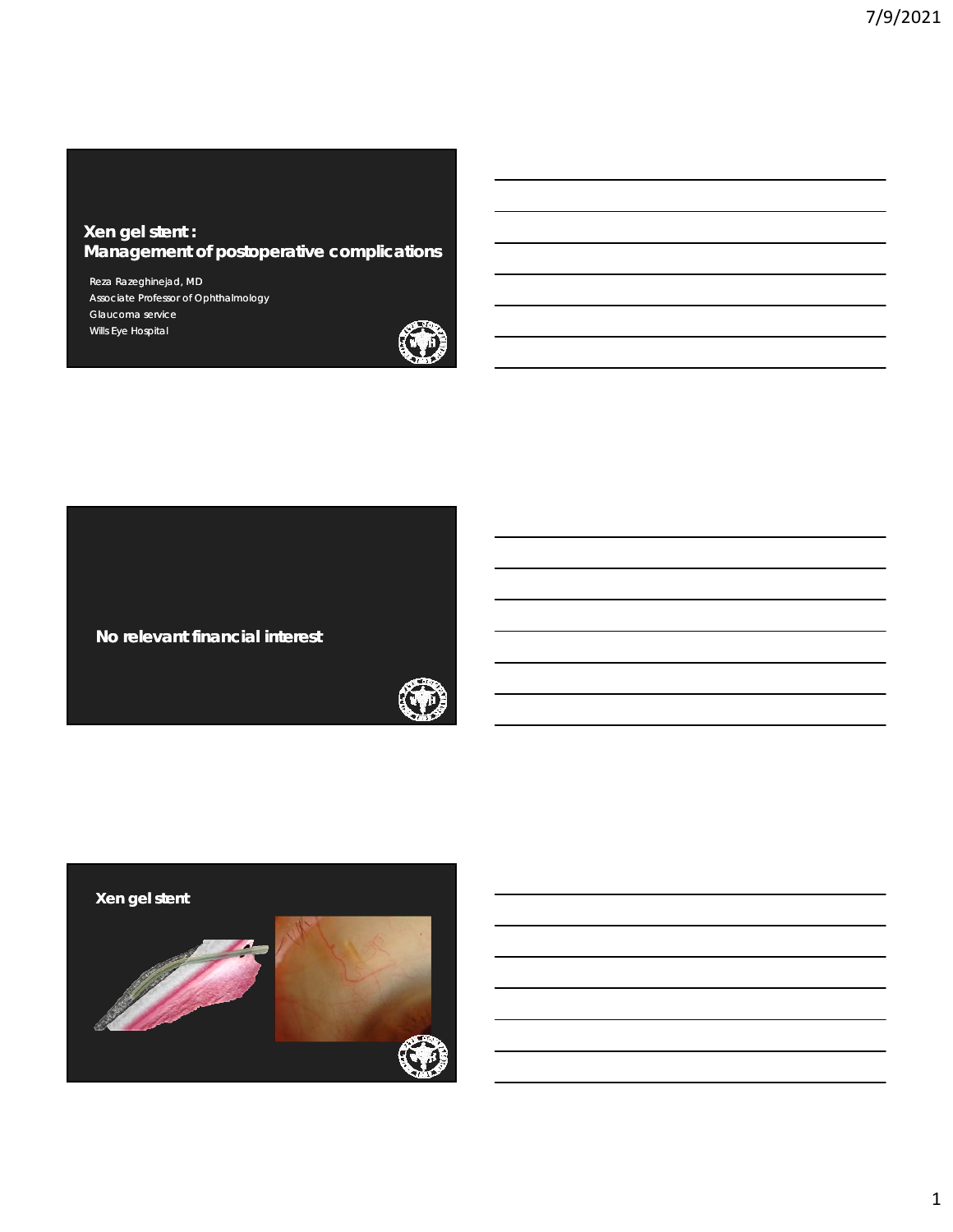

## **3 major groups**

**High IOP + a Deep AC OHigh IOP + a shallow AC Low IOP + a shallow AC** 



# **High IOP + a deep AC**

Eye (Lond) 2019;33:469-77.

Oct;68(10):1376-9.

Elevated thick bleb: encapsulation OSteroid and glaucoma eye drops OBleb needling with antifibrotic agents

Gillmann K, Mansouri K, Bravetti GE, Mermoud A. Chronic intraocular inflammation as a risk factor for XEN gel stent occlusion: A case of microscopic examination of a fibrin-obstructed XEN stent. J

Suzuki R, Susanna R Jr. Early transconjunctival needling revision with 5-fluorouracil versus medical treatment in encapsulated blebs: a 12-month prospective study. Clinics (Sao Paulo). 2013



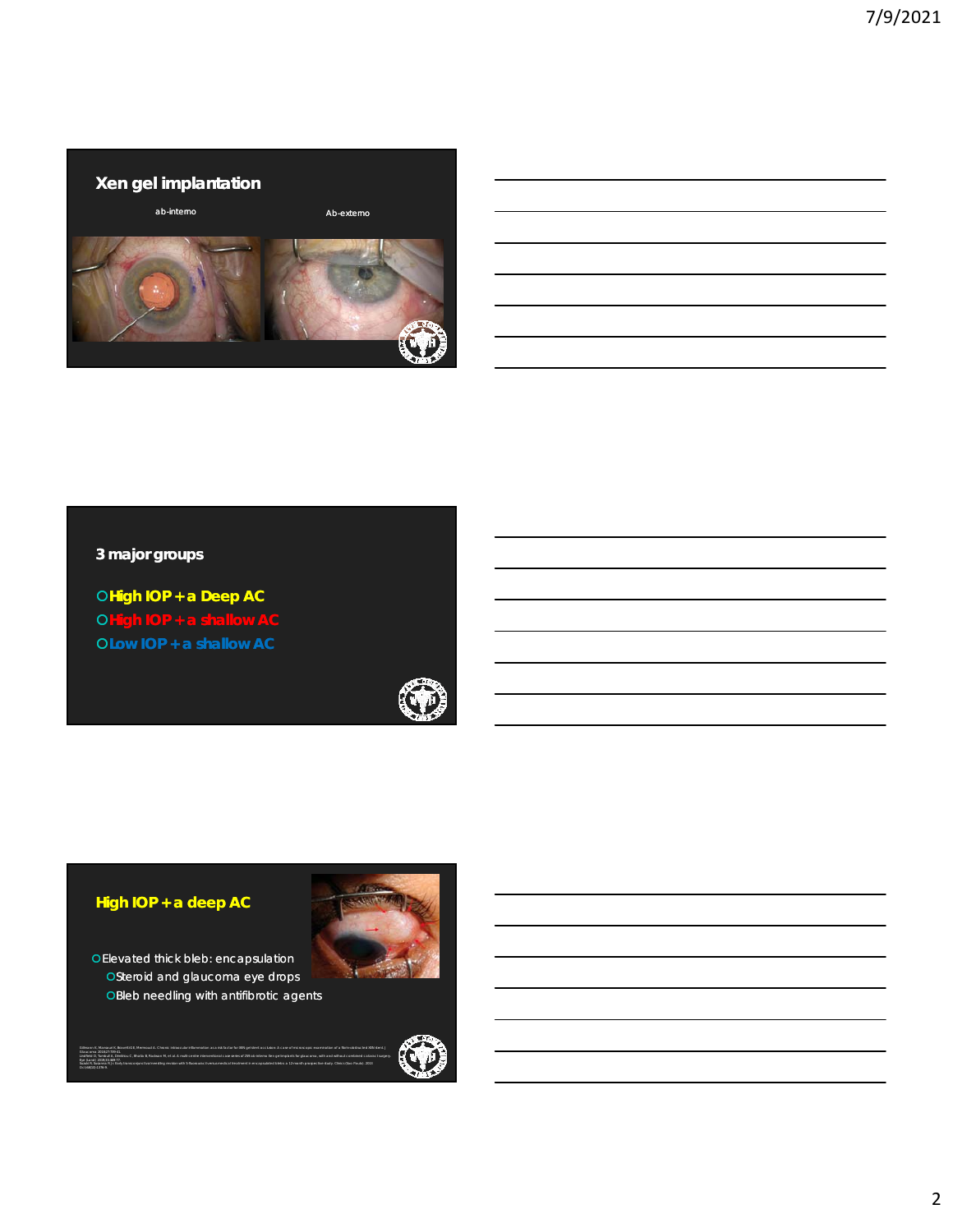## **High IOP + a deep AC**

OFlat bleb

Glaucoma 2018;27:739-41.

Eye (Lond) 2019;33:469-77.

Oct;68(10):1376-9.

- **OSLE** and Gonio
	- 1. Xen AC end occlusion with iris, blood, fibrin, or Descemet's membrane

Suzuki R, Susanna R Jr. Early transconjunctival needling revision with 5-fluorouracil versus medical treatment in encapsulated blebs: a 12-month prospective study. Clinics (Sao Paulo). 2013

2. Xen AC end looks patent



## **High IOP + a deep AC**

**1. Xen occlusion with iris, blood, fibrin, or Descemet's membrane** 

- o Nd:yag (1-1.5 mj): Descemet's membrane, fibrin, iris strand, or blood
- o Argon laser iridoplasty: (300-500 mw, 300-500 micron, and 300-500 ms)



## **High IOP + a deep AC**

**1. Xen occlusion with Descemet's membrane** 

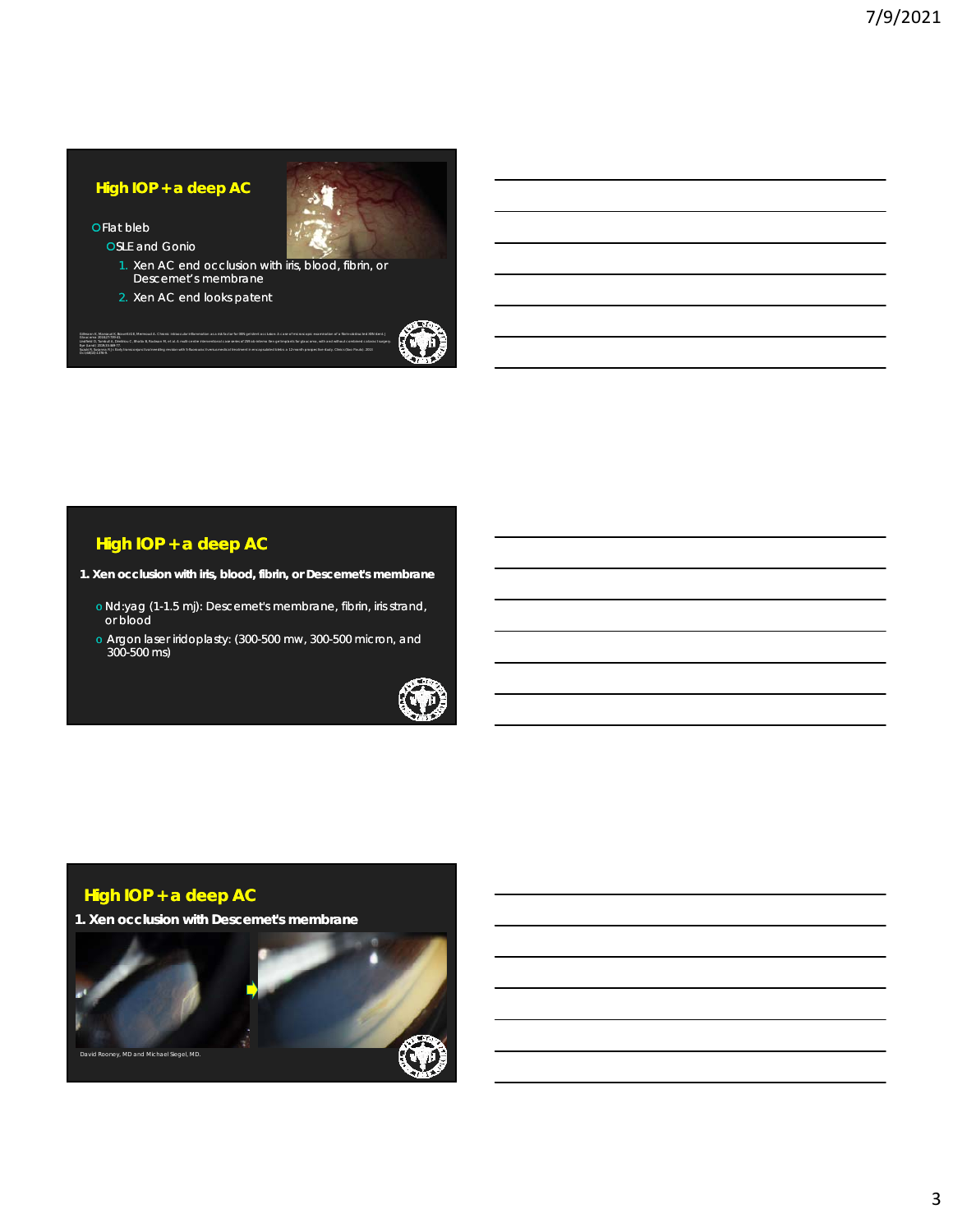## **High IOP + a deep AC**

**1. Xen occlusion with iris tissue** safer to avoid iris manipulation surgically or by laser





# **High IOP + a deep AC**

**2. The AC end of Xen looks open in SLE and Gonio**

#### **OBleb needling**

MMC: 0.1 ml of 0.2-0.4 mg/ml=20-40 microgram 5-FU: 0.1 ml of 500 mg/10 ml=5 mg



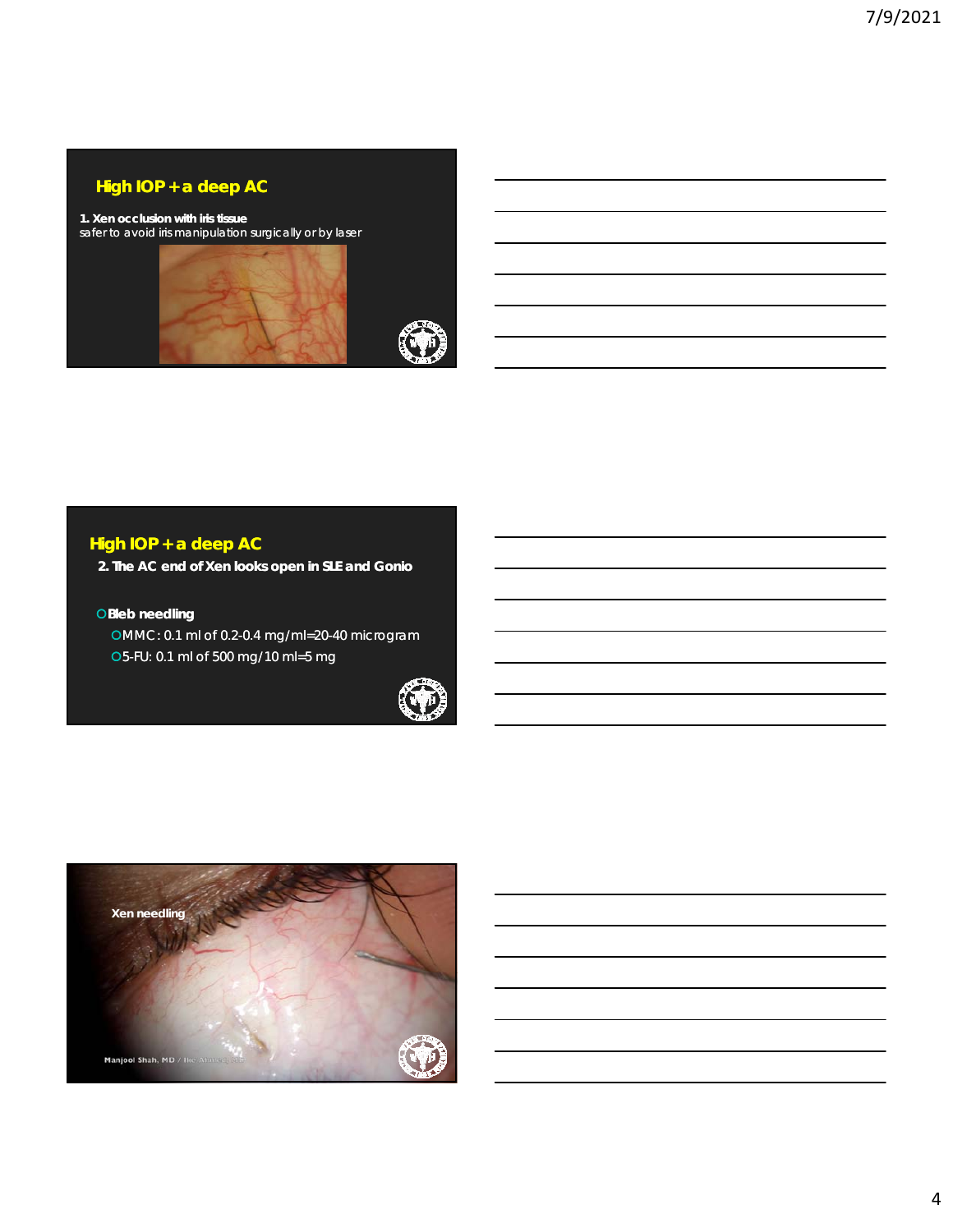## **High IOP + a deep AC**

- **2. The AC end looks open in SLE and Gonio**
- Olf needling fails, consider ONd : yag laser to AC end of Xen Open Xen revision/Trab/Tube





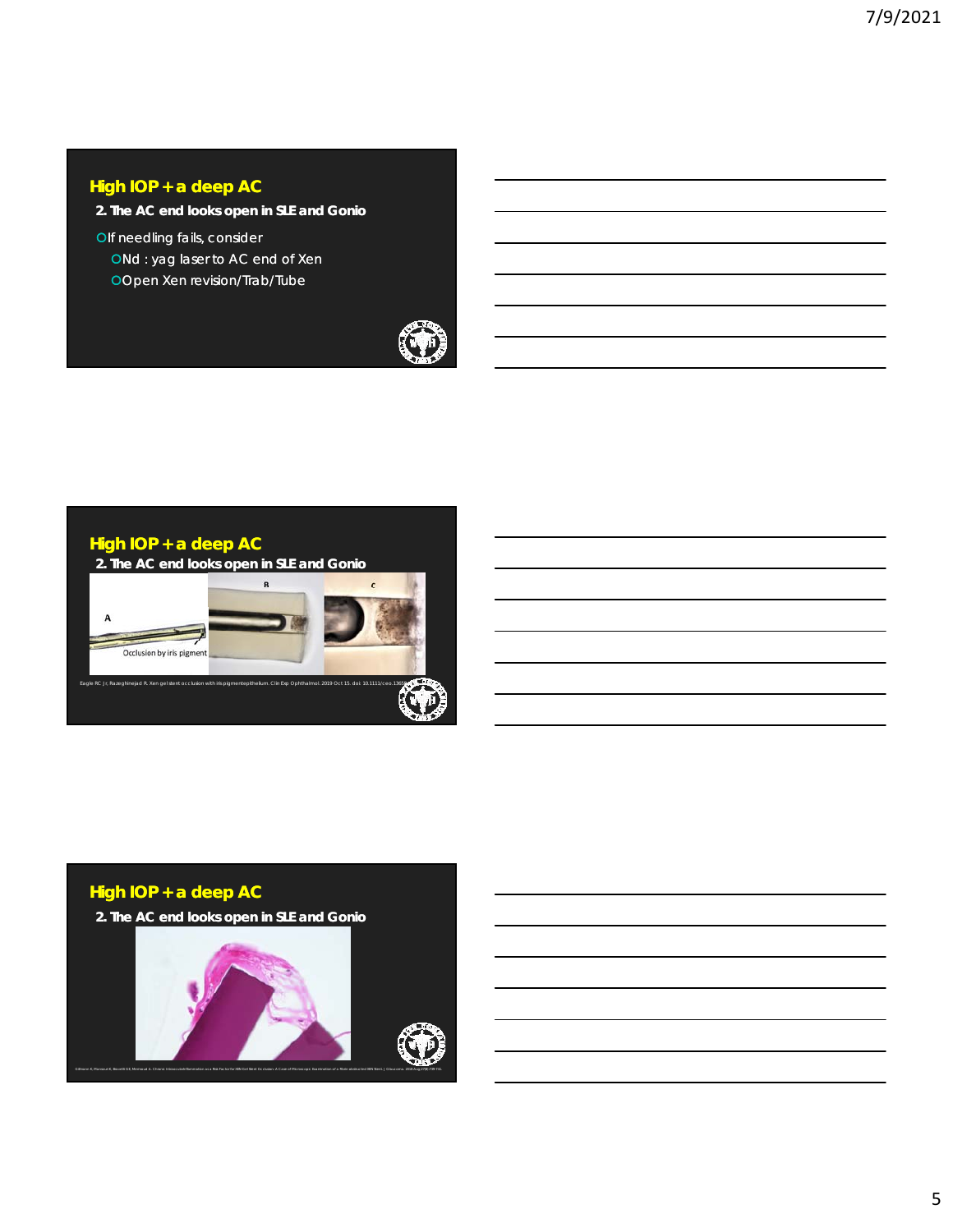



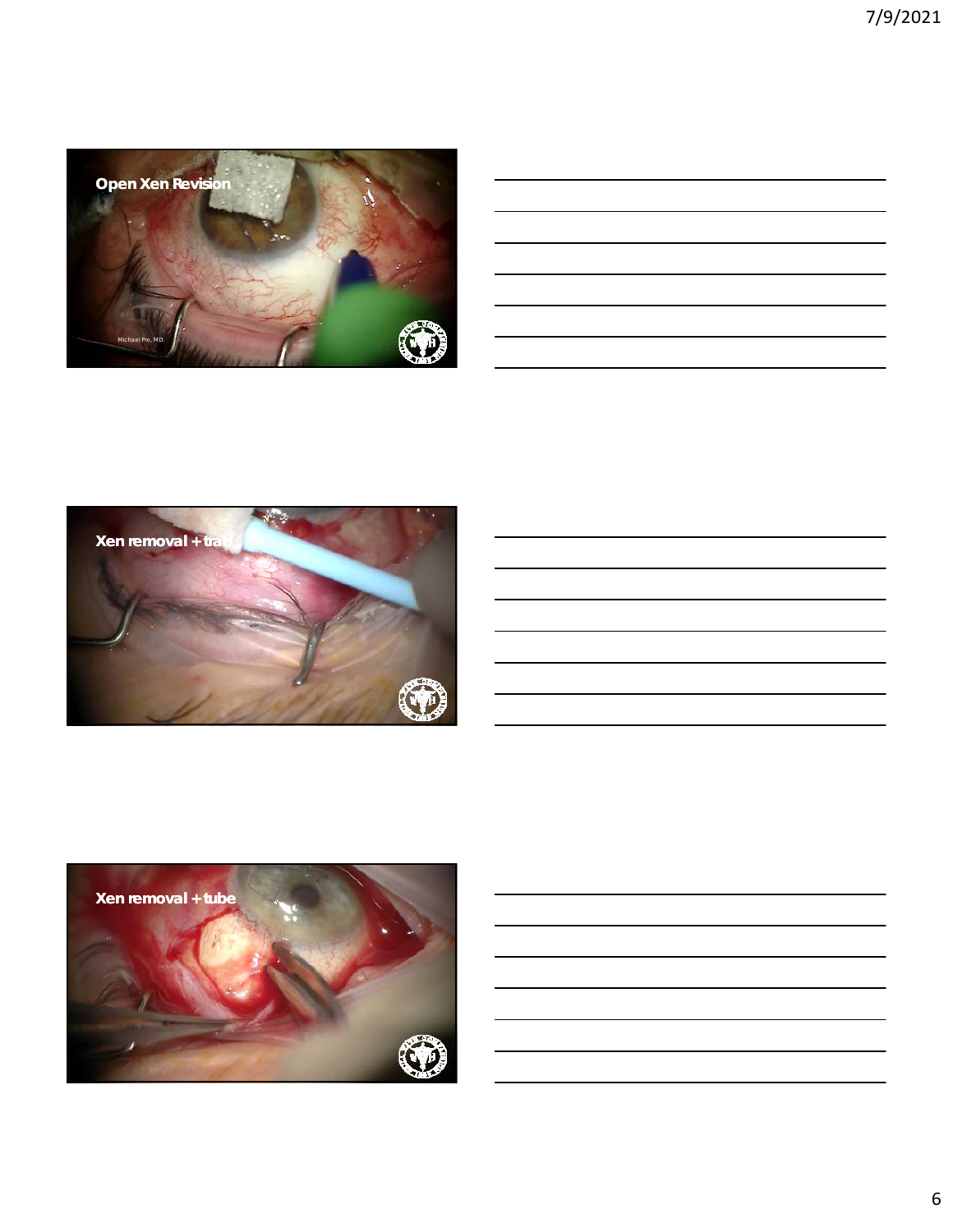

## **High IOP+ a shallow AC**

oDo a fundoscopy or B scan OGrade AC depth: I,II,III



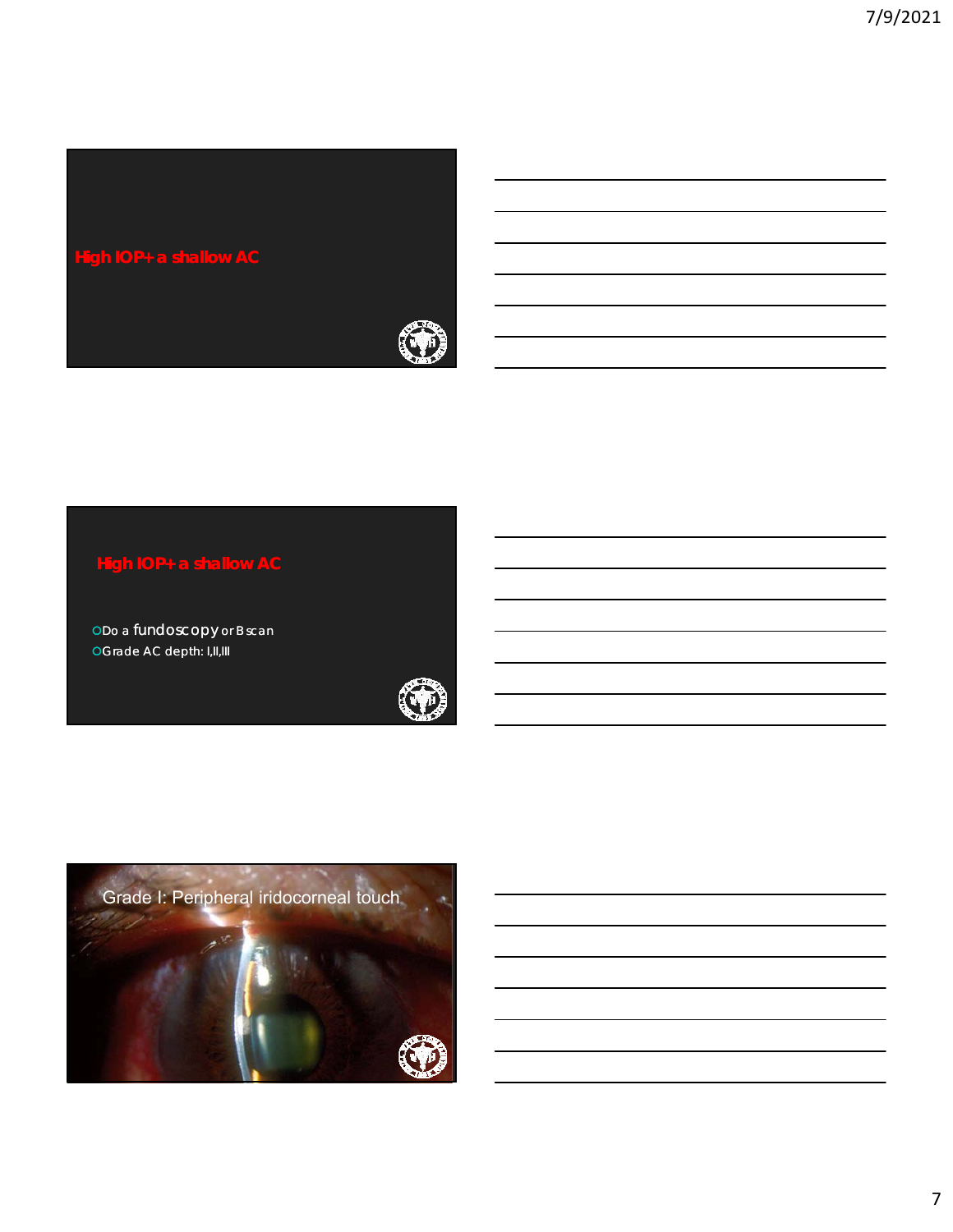



# **High IOP+ a shallow AC**

ONormal fundus or normal B scan

**OPupillary block** Aqueous misdirection syndrome

Dark black elevation, vit hem, RD or echodense mass in B-Scan

Suprachoroidal hemorrhage

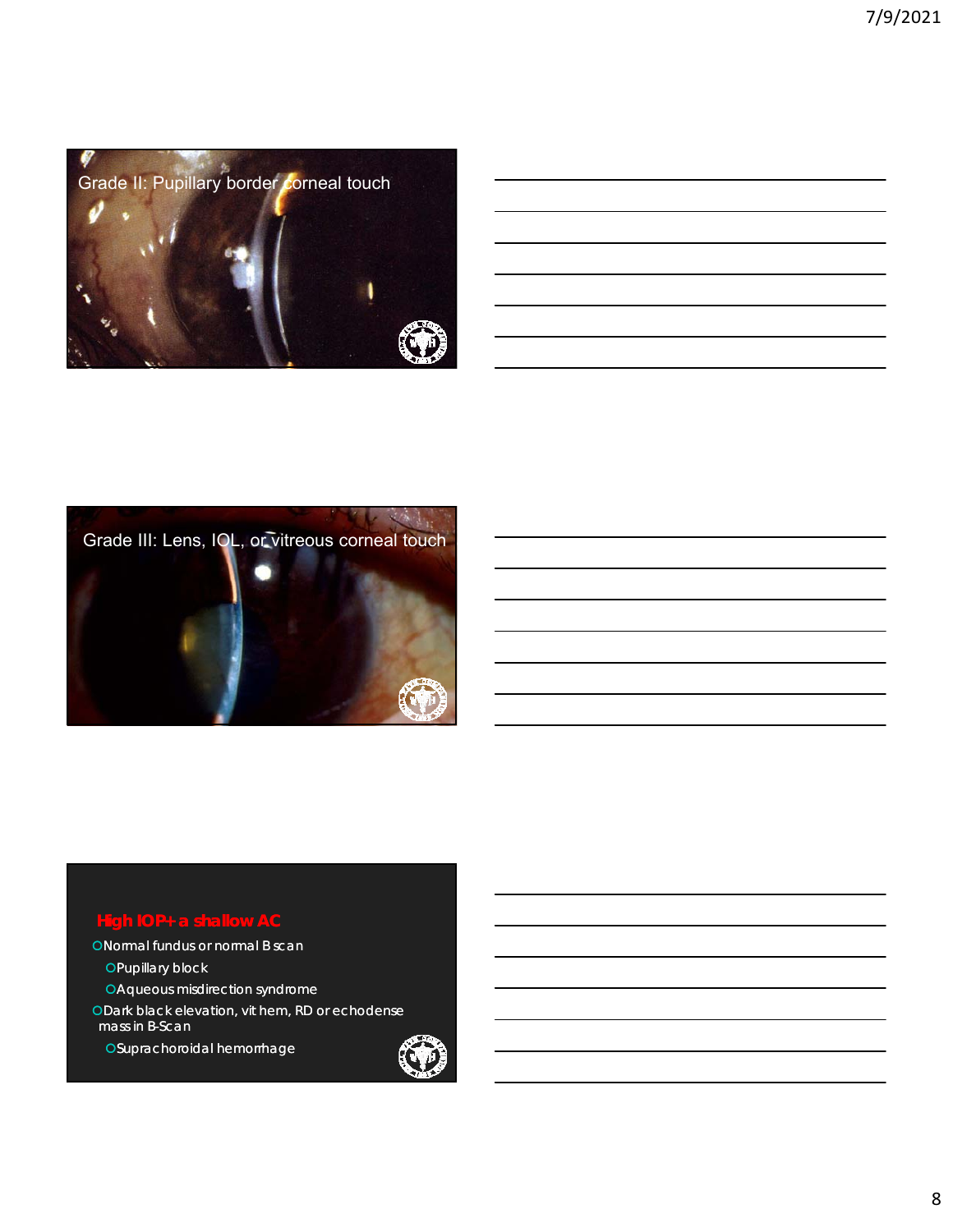## **High IOP+ a shallow AC**

**ONormal fundoscopy OLaser PI** 

> Abraham lens, high magnification Sussman or G4 goniolenses to indent



# **High IOP+ a shallow AC**

## **PI does not work**  $\rightarrow$  **Aqueous misdirection**

- o Glaucoma medication
- o Topical Atropine, phenylephrine and steroids
	- Phakic
		- PP Vitx
		- Phaco+ IOL+ IZH
		- Phaco+ IOL+ PPV



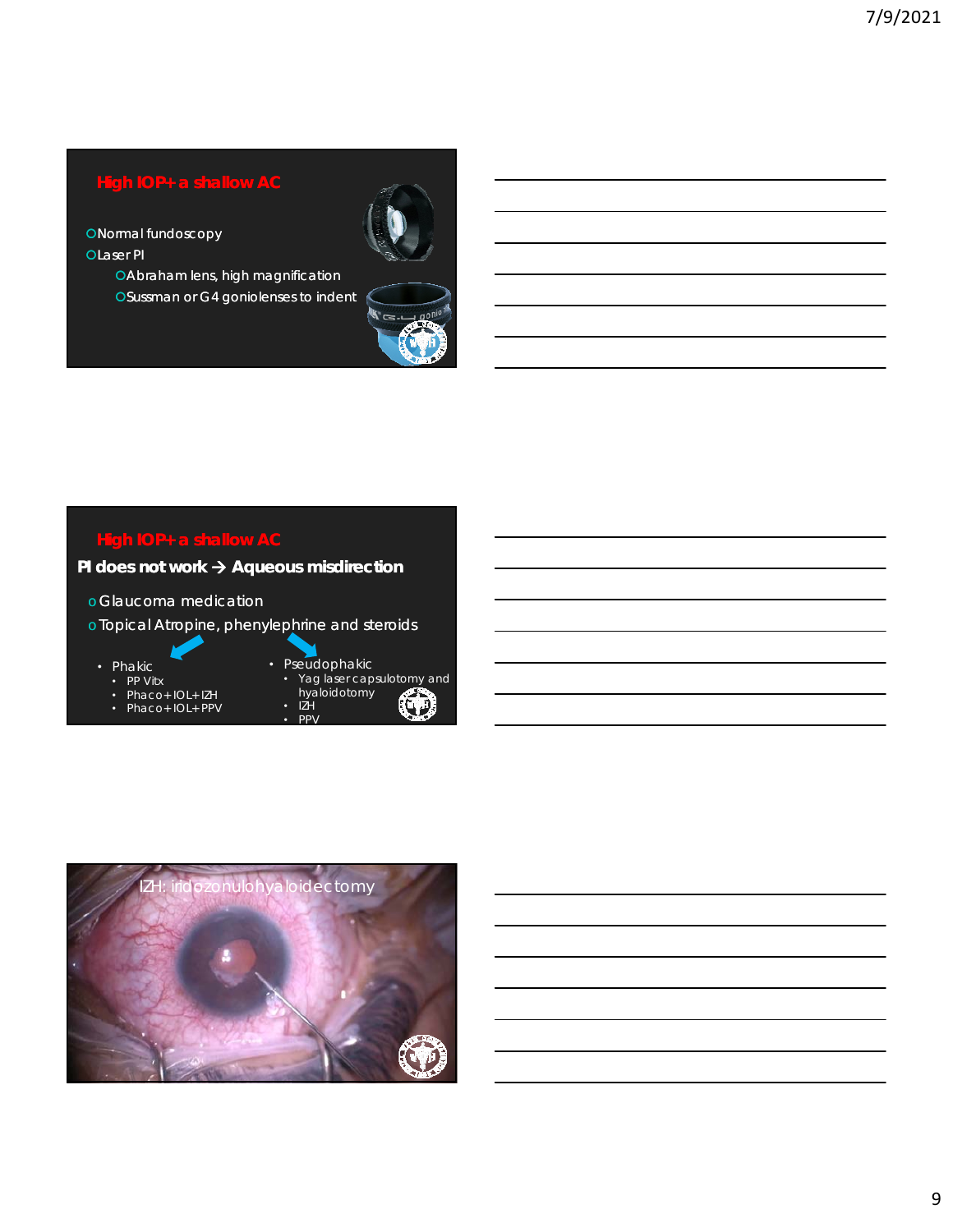

#### **Suprachoroidal hemorrhage**

- Glaucoma medical therapy
- OSteroids and cycloplegics
- Wait 10-14 days before drainage to allow clot liquefaction **High IOP+ a shallow AC**<br> **Suprachoroidal hemorrhage**<br>
OGlaucoma medical therapy<br>
OSteroids and cycloplegics<br>
OWait 10-14 days before drainage to allow clot<br>
liquefaction<br>
OSerial ultrasound can help determine when clot
	- Serial ultrasound can help determine when clot lysis occurs



# **High IOP+ a shallow AC**

## **Suprachoroidal hemorrhage**

Olmmediate drainage **Oconcurrent retinal detachments** 

Ouncontrollable IOP

**OExpulsed ocular content** 

Grade 3 shallow AC

OSCH drainage +/- PPV

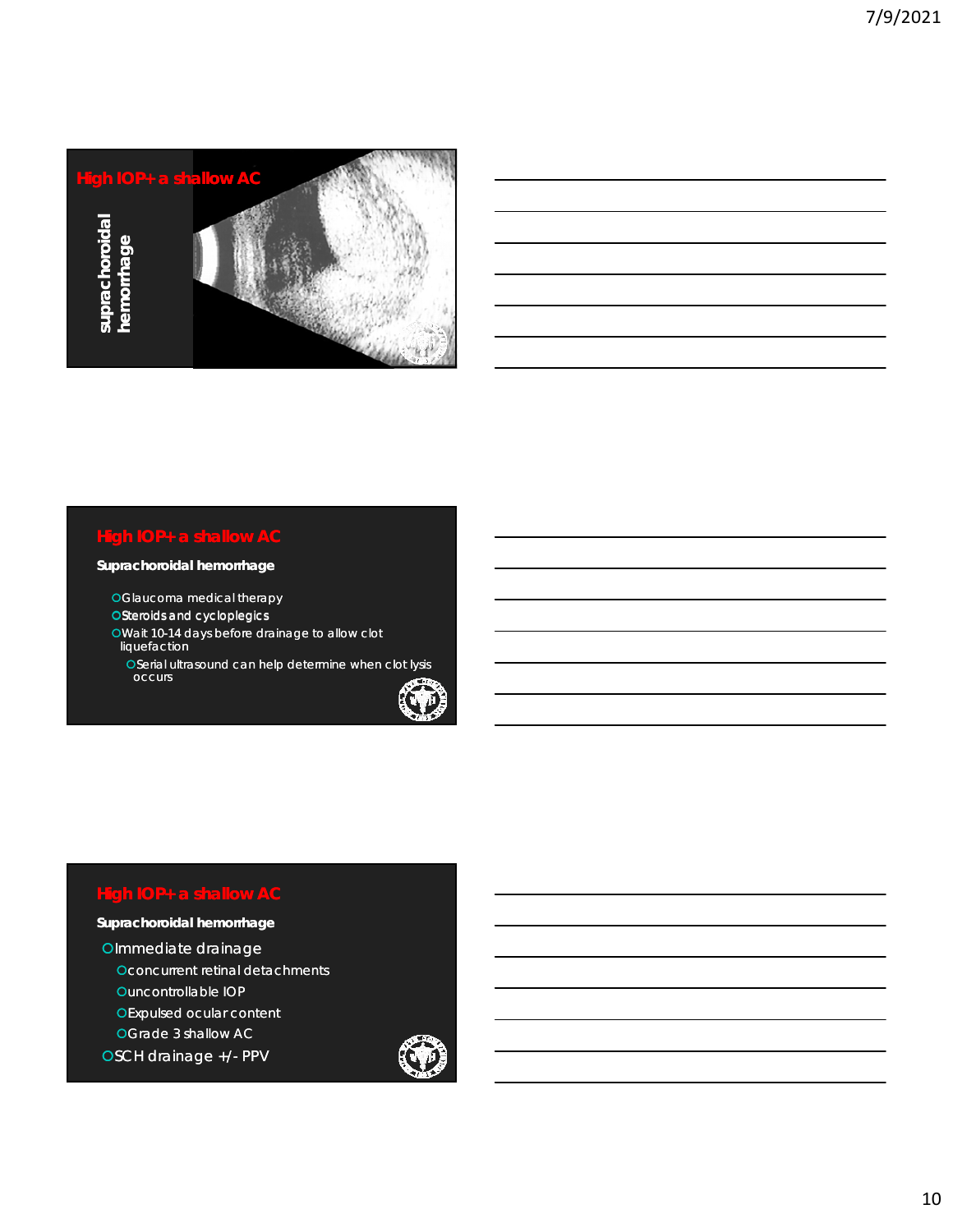



OSeidel test: leakage OSLE: over-filtering bleb, flow through the Xen insertion tract Fundoscopy: choroidal effusion

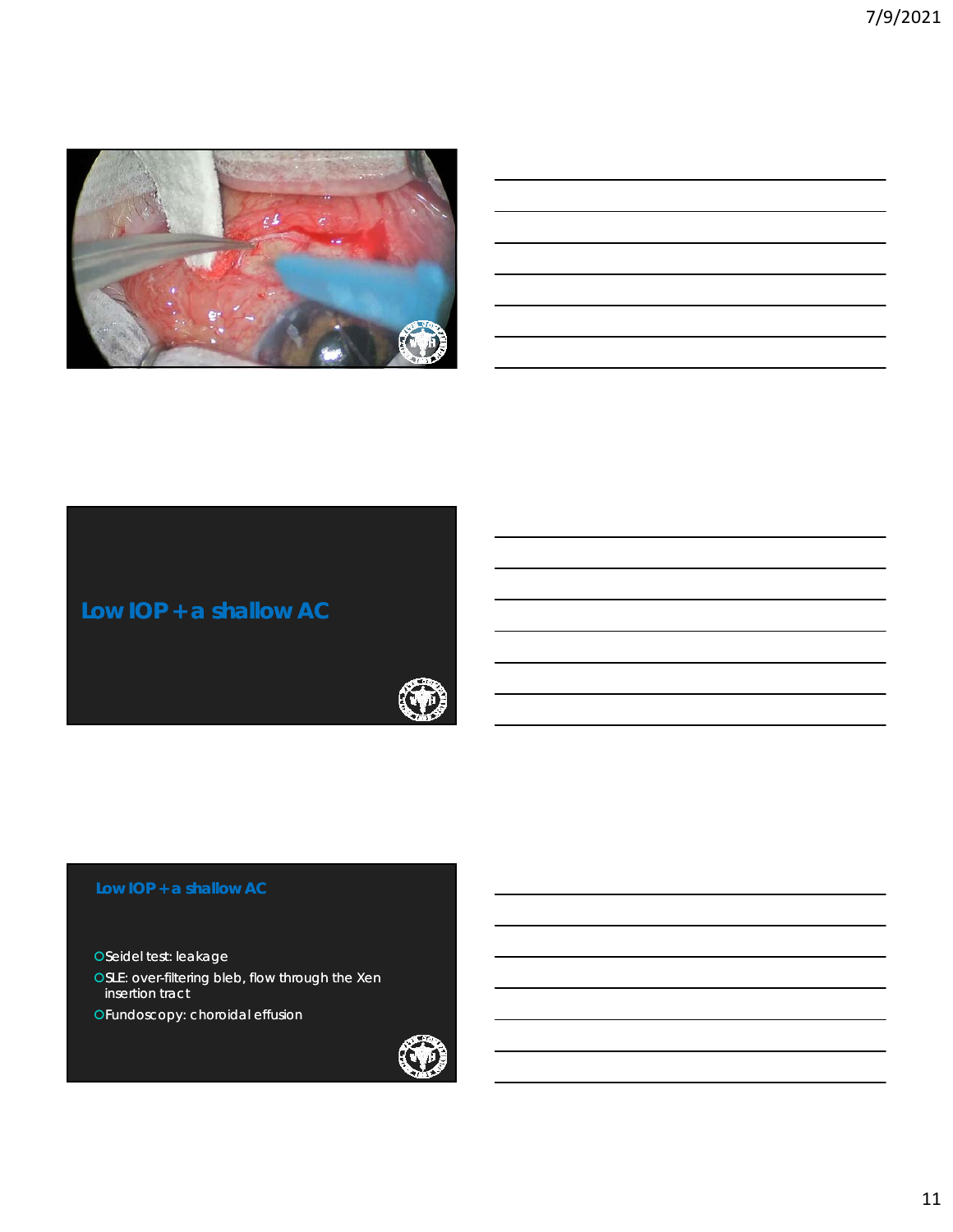



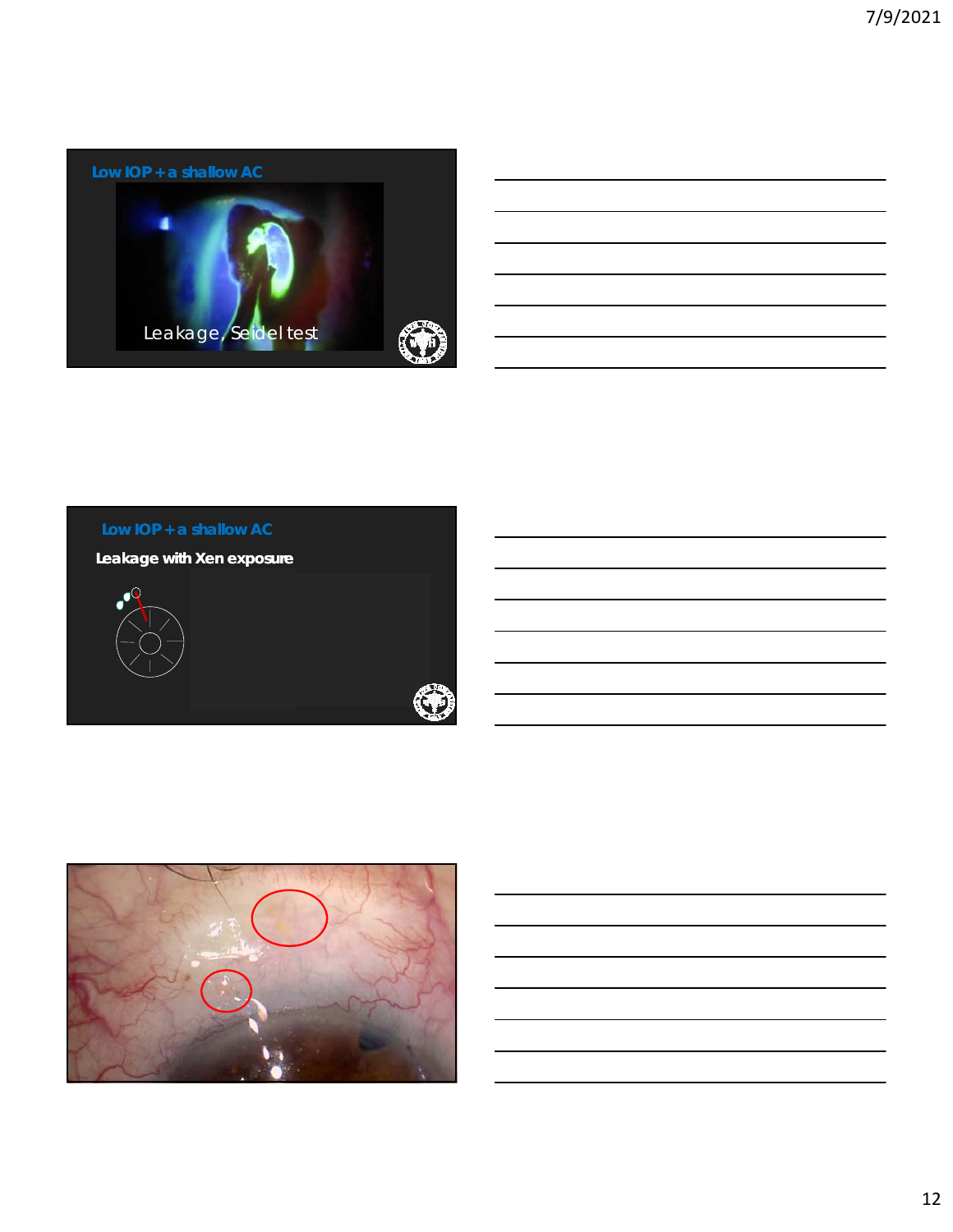



## **Leakage management**

- Large diameter contact lens
- Decrease steroid
- Getamicin eye drops
- Aqueous suppressants
- Cyanoacrylate glue

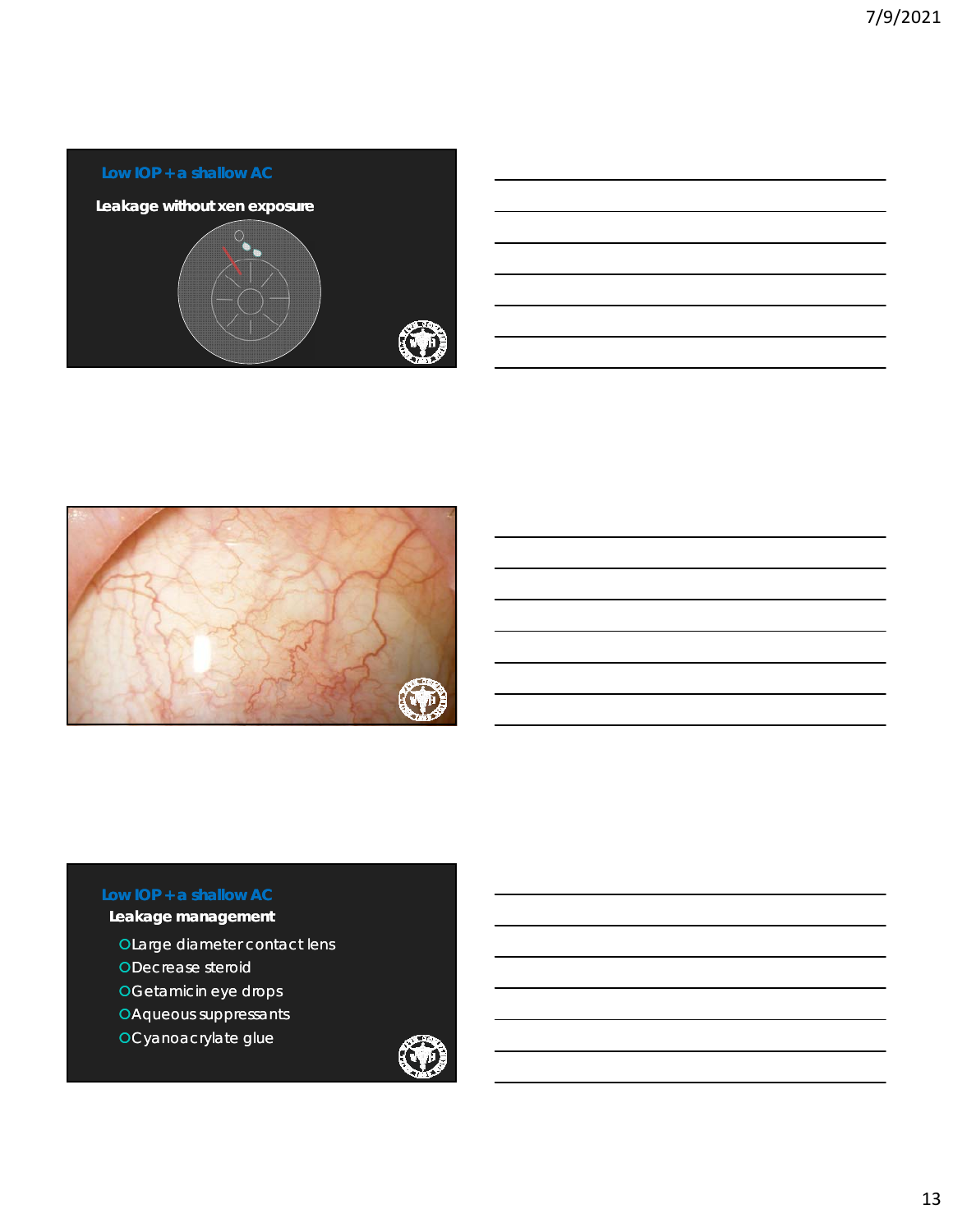**Leakage with or without xen exposure, no response to office interventions** 

### **ORevision surgery**

OXen explant and trab or tube





#### **Overfiltering bleb management**

- O Decrease steroids
- Large diameter contact lens
- O Persistent hypotony  $\rightarrow$  compression sutures

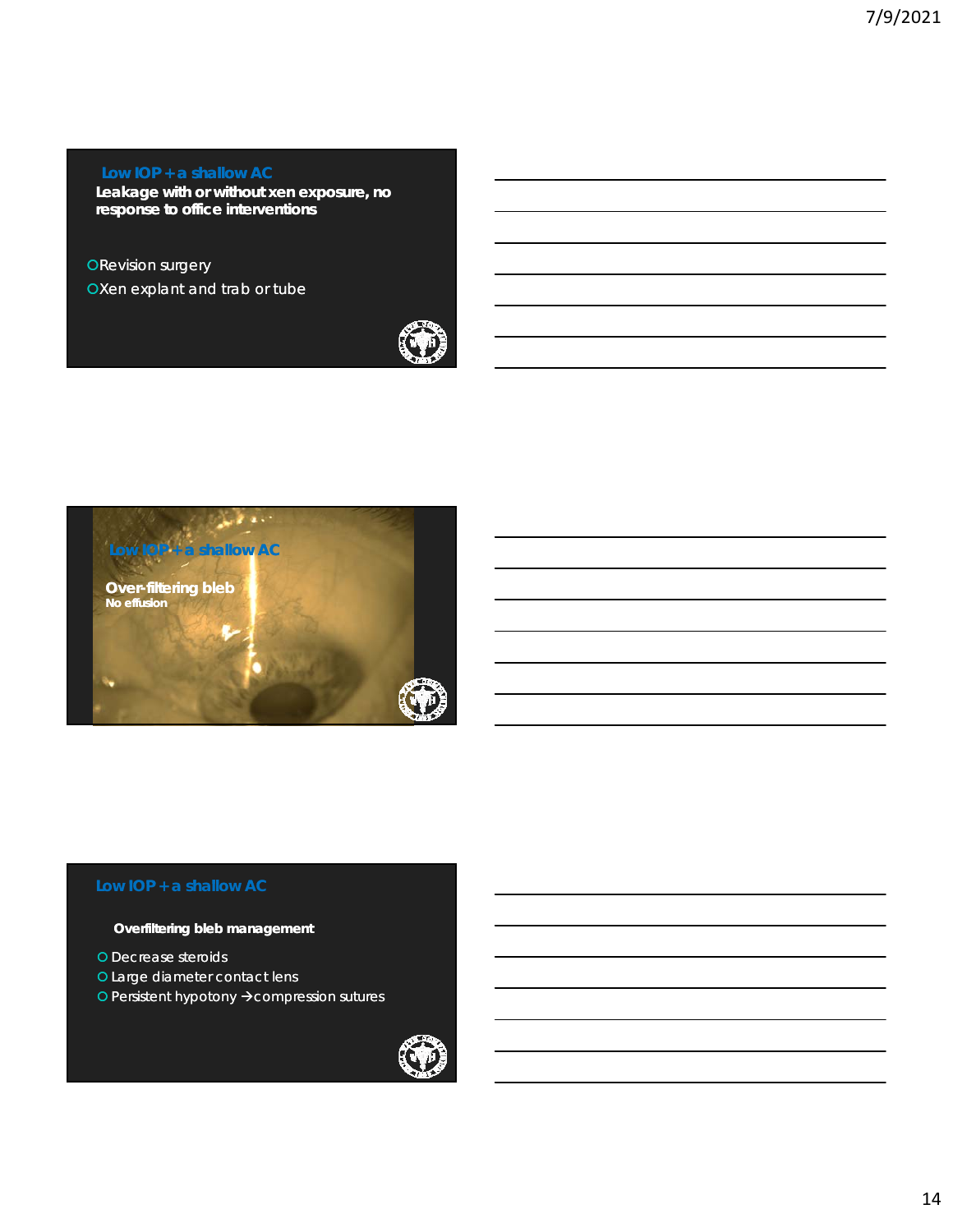

### **Low IOP + a shallow AC**

**Choroidal detachment in fundoscopy or B-Scan**



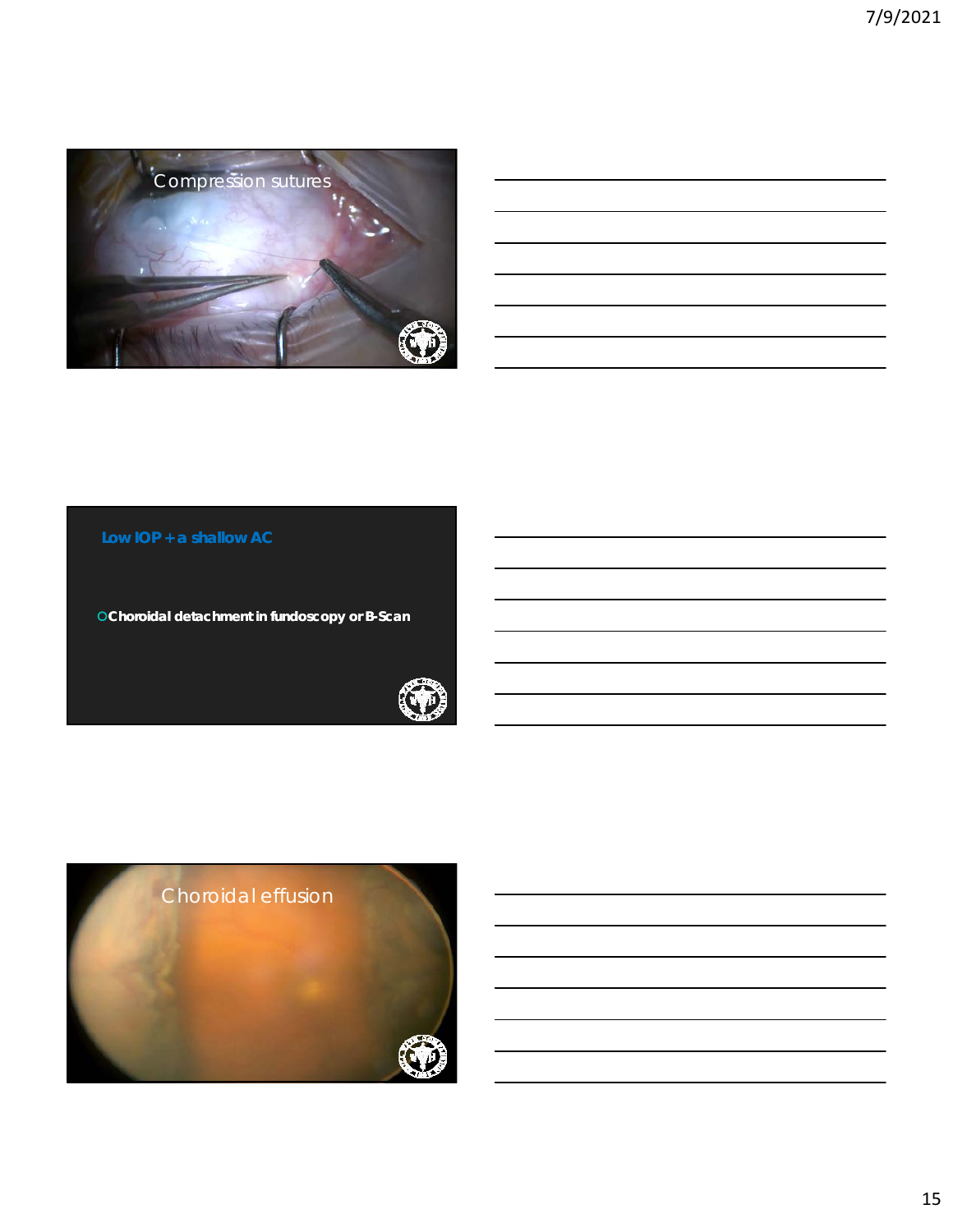



**Choroidal effusion, AC grade I or II OTopical steroids OCycloplegic agents OOral steroid OAC** reformation with OVD

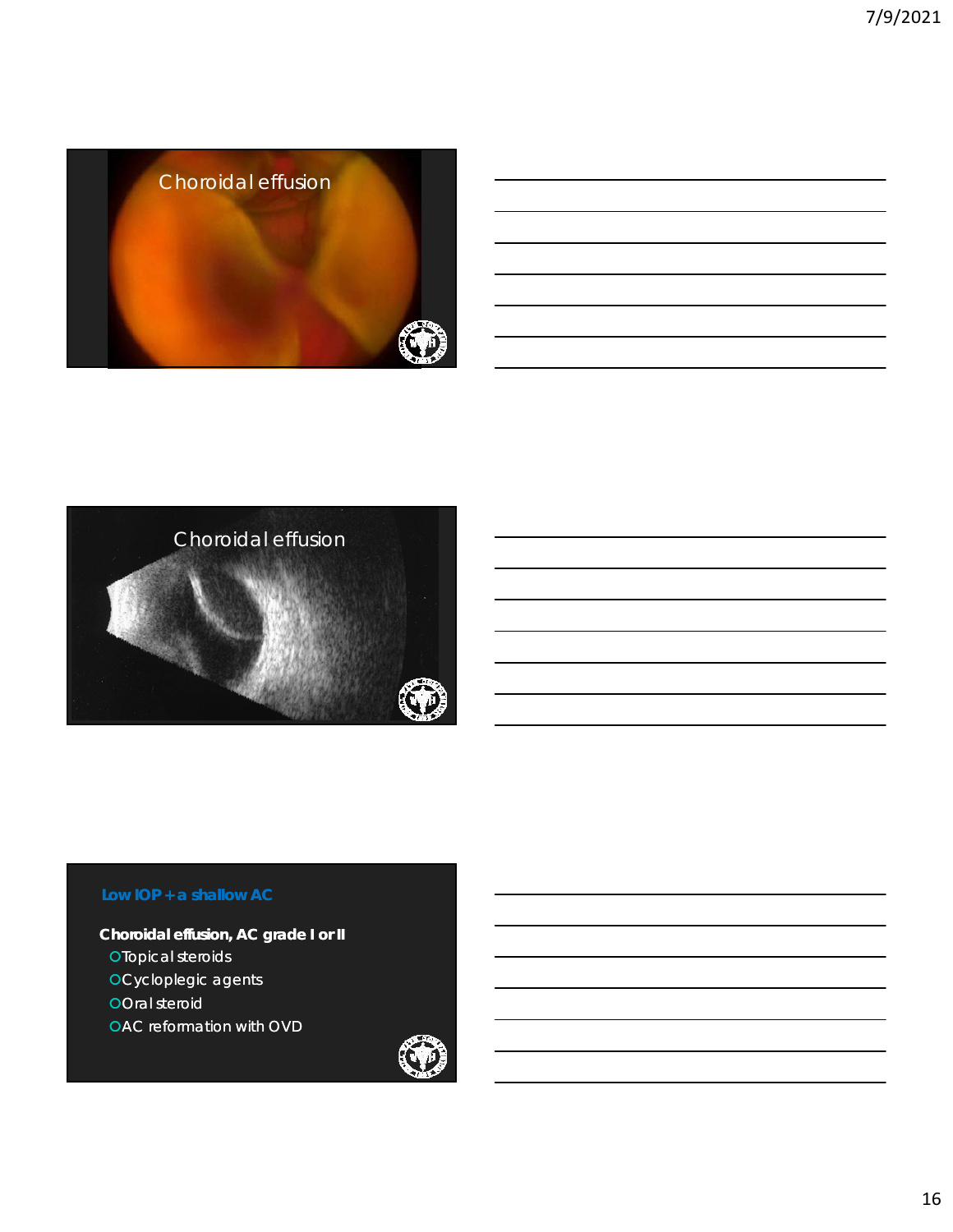



**Ciliary body shutdown OFindings OLow IOP** OAC shallow or deep ONo leakage ONo choroidal effusion ONo huge bleb

> Observation and continue topical steroid and cycloplegic